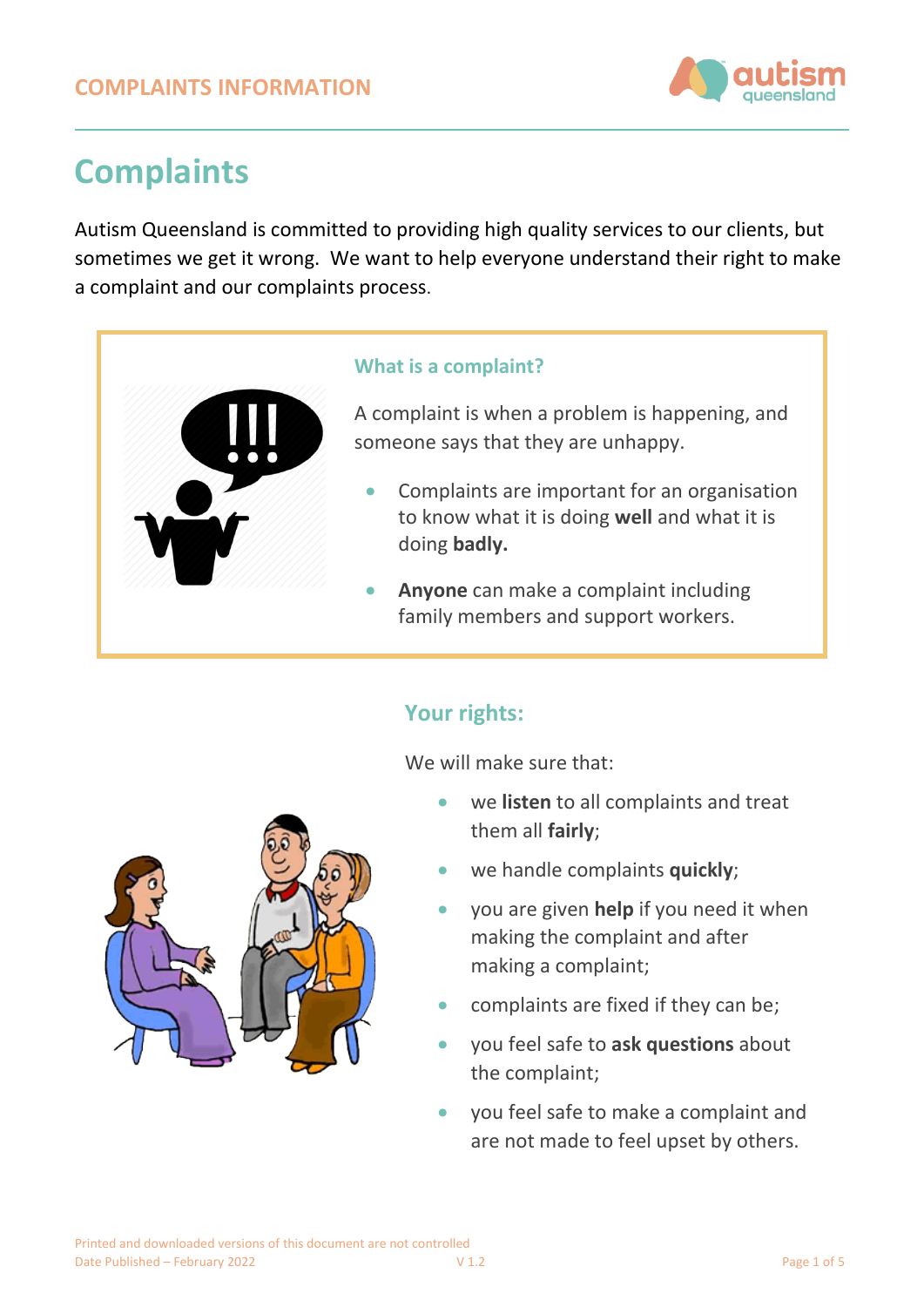## **COMPLAINTS INFORMATION**





You have the right for your complaint to be treated equally to all other complaints no matter:

- who you are;
- where you live;
- whether you are a man or a woman;
- what job you have;
- what language you speak;
- whether you have a disability;
- what your religion is;
- whether you are rich or poor.



When you make a complaint Autism Queensland will make sure that what you say is kept **confidential**.



## **How to make a complaint**

- **Write** down what has happened so that you can remember clearly.
- Write down as much as you can remember to help with the complaint.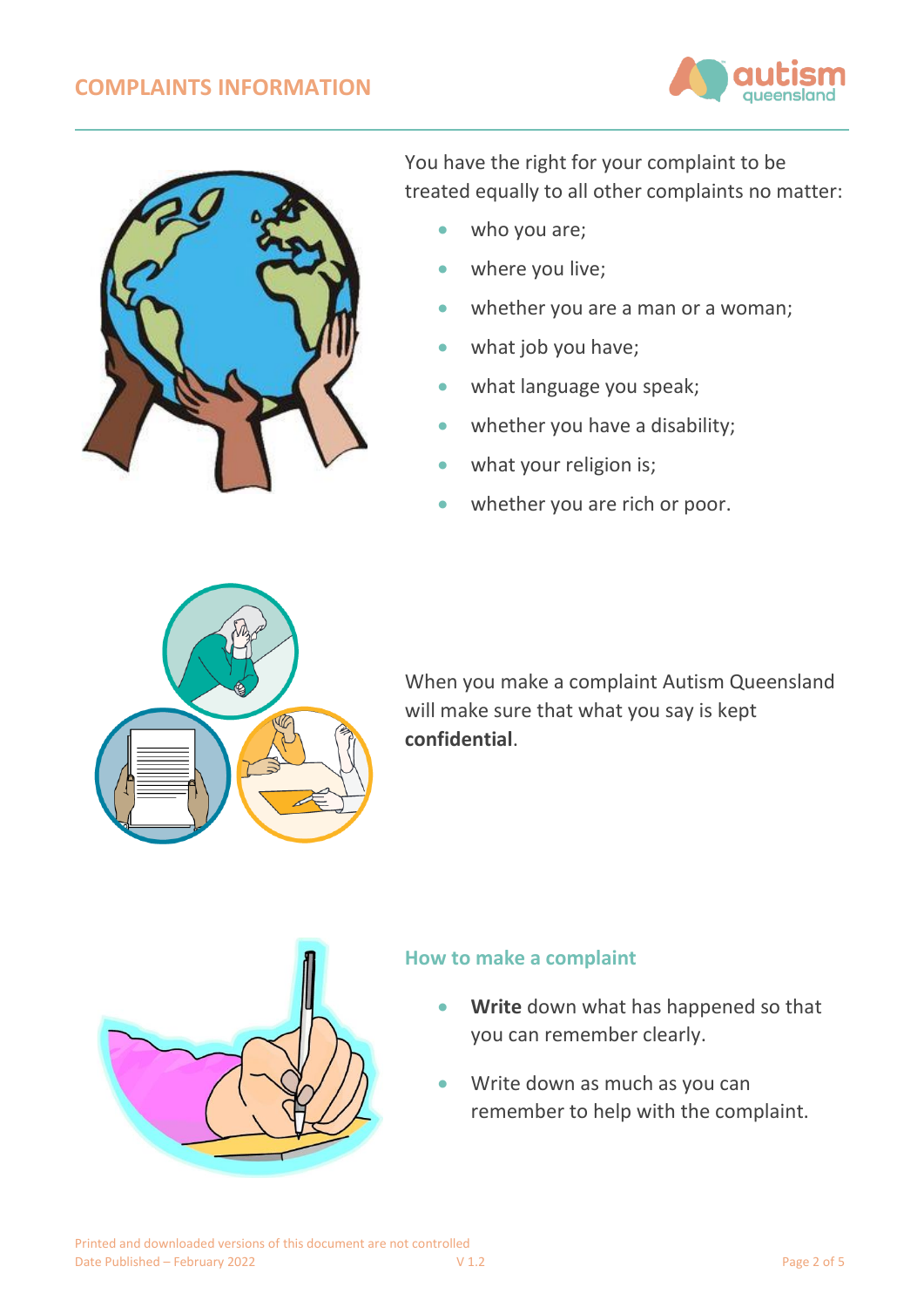



## **Seeking help**

If you are not sure how to make a complaint or you are feeling worried:

- you can talk to one of our staff members who you know and **trust**;
- you can talk to someone you can trust, such as a family member;
- you can ask that person to **help you** to make the complaint if you don't feel happy making the complaint yourself.





Call us: **(07) 3273 0000**

We are available: **Monday to Friday** from **8.30am to 4.30pm**



Email us: **[feedback@autismqld.com.au](mailto:feedback@autismqld.com.au)**



Write to us: **Autism Queensland PO Box 354 SUNNYBANK QLD 4109**



Visit: **[https://autismqld.com.au/page/](https://autismqld.com.au/page/feedback) [feedback](https://autismqld.com.au/page/feedback)**

## **Where to make a complaint**

You can make a complaint by:

- speaking to the staff member you were working with at the time;
- contacting Autism Queensland.
- If you don't want us to know who made the complaint you can make a secret complaint by not giving us your name.
- You can find our full Privacy Policy on **[our](https://autismqld.com.au/page/policies-procedures)  [website](https://autismqld.com.au/page/policies-procedures)**.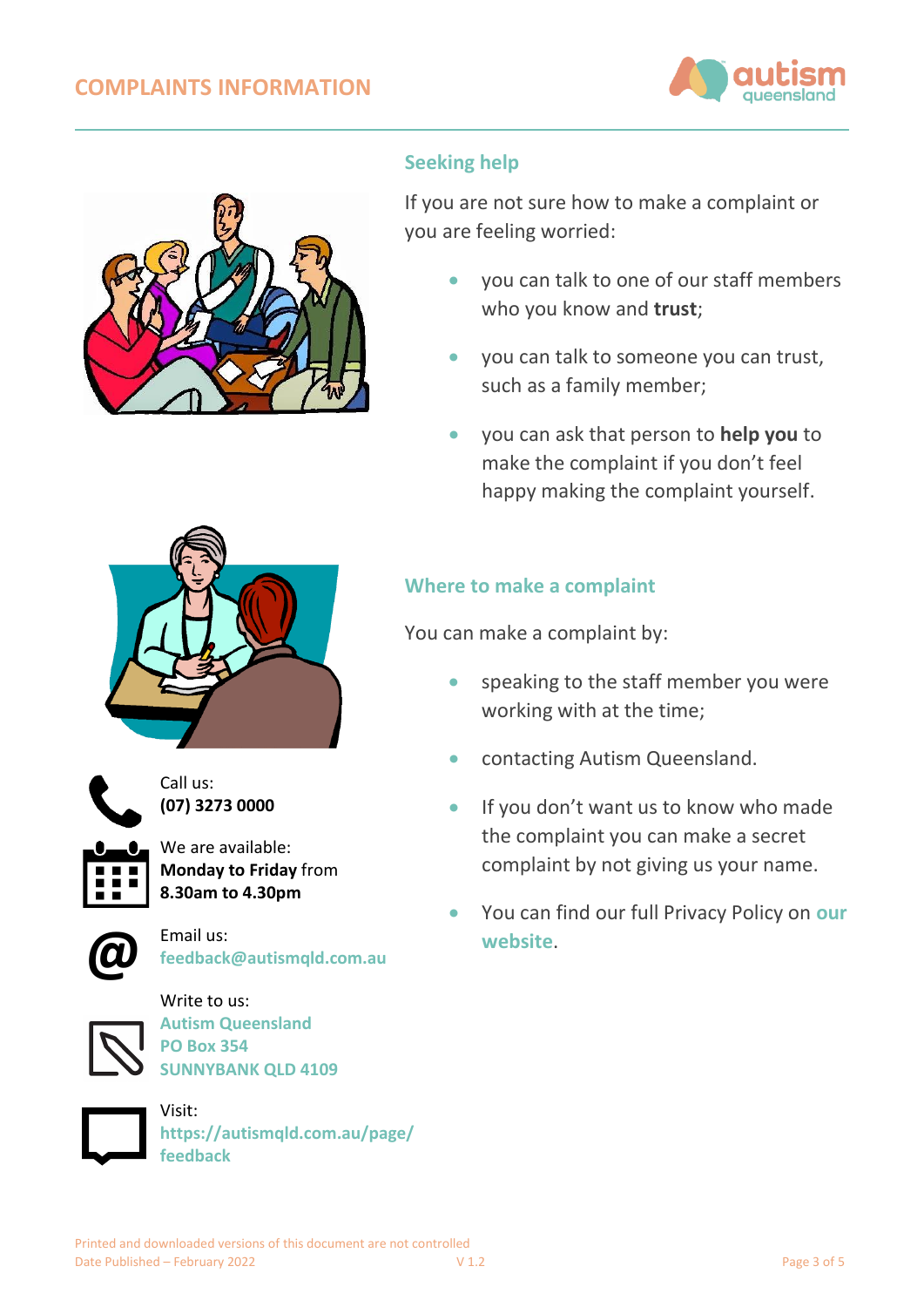## **COMPLAINTS INFORMATION**





### **Managing complaints**

Our staff member will:

- say the complaint back to you to make sure they understand your complaint;
- tell you what they will do to fix the problem and tell you how long it will take;
- apologise when things have gone wrong.

## **NDIS-funded services**

- The NDIS Commission encourages you to raise any concerns or complaints about NDIS services or supports you receive from Autism Queensland.
- You can raise your concerns directly with Autism Queensland as outlined above. Or you can contact the [NDIS Commission](https://www.ndiscommission.gov.au/about/complaints) via their website: [www.ndiscommission.gov.au](http://www.ndiscommission.gov.au/) or phone: 1800 035 544
- If you have concerns or complaints about NDIA or NDIS plans you can also contact NDIS: [www.ndis.gov.au](http://www.ndis.gov.au/) or the [NDIS](https://www.ndiscommission.gov.au/about/complaints)  [Commission.](https://www.ndiscommission.gov.au/about/complaints)
- Our staff member will support you in making your complaint. You can seek support from family or someone you trust to help you make the complaint.